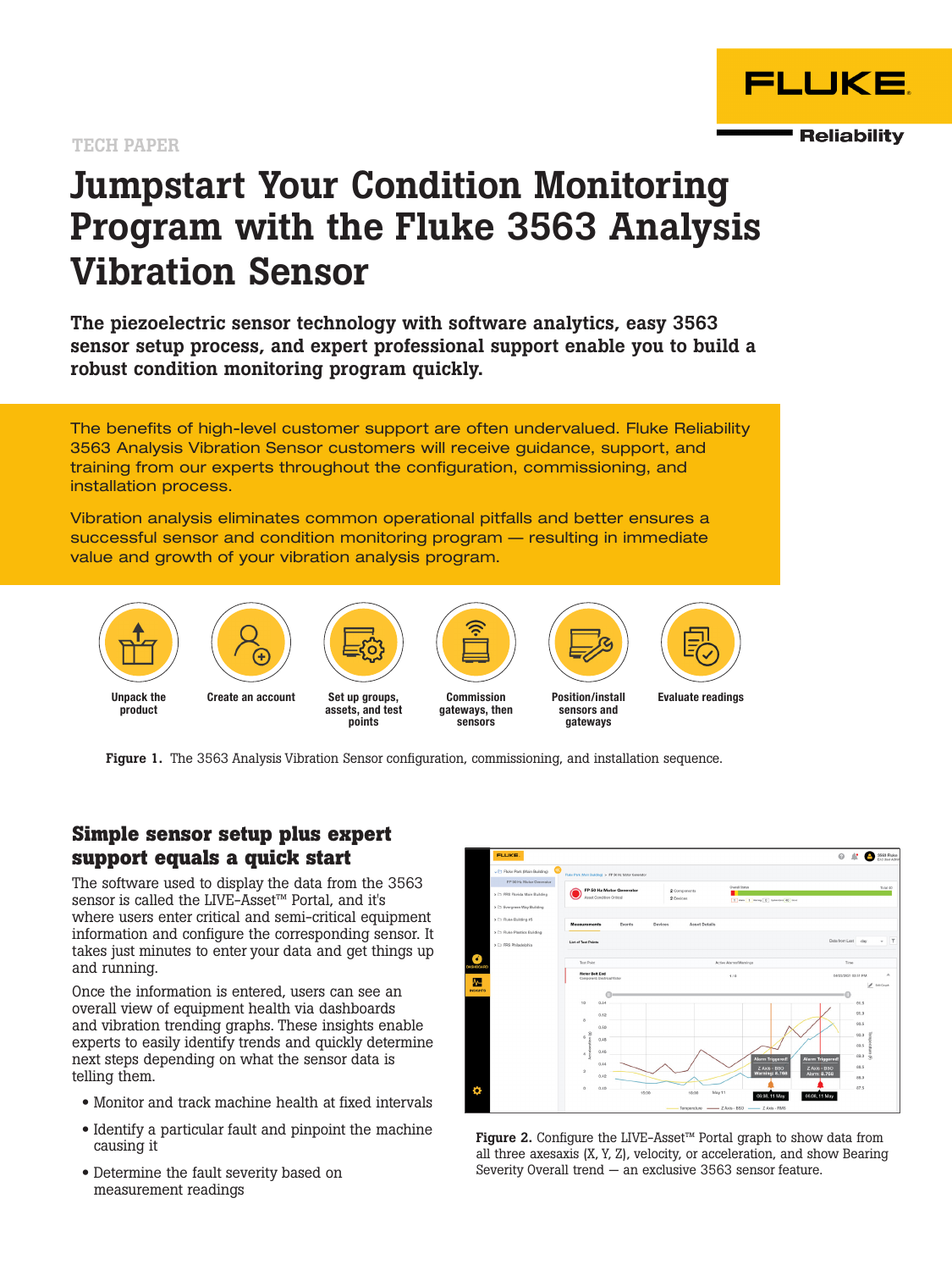#### The software has three primary tools:

Dashboard, Insights, and Configuration. Each one has a unique purpose.

# **DASHBOARD:**

#### What it does

When you click the dashboard icon, it reveals an at-a-glance display of the overall condition of your assets based on the wireless vibration sensor readings. The graphic below shows the condition of six sensored assets.

- 2 assets are in "Good" condition Green
- 2 assets are in "Critical" condition Red
- 1 asset has a "Warning," Orange
- 1 asset has a "System Error" Black

Click any of the colored buttons, such as the "Red" Motor #2 button, and you'll go to INSIGHTS.

# **INSIGHTS:**

#### What it does

This section provides comprehensive information about sensor events/active alarms and warnings, sensored devices, and details about each asset's current state. Users can apply the data to decide next steps.

In this instance, Motor #2 shows a change in condition beyond a threshold, triggering email notifications to be sent to designated reliability team members.

Early warnings of a potential asset malfunction ensure you have enough time to take corrective action before a catastrophic failure.

# **CONFIGURATION:**

#### What it does

You start the configuration process by creating equipment groups and subgroups.

Next, you'll add equipment details, test points, set tasks and alarms, and device setting preferences.

**Figure 5.** Configuration first steps include adding groups, subgroups, and assets

Figure 3. The dashboard provides a snapshot of each asset's condition based on the 3563 sensor data

 $\sim$ 

|                                 | > Ct Fluke Park (Main Building)                       | $\alpha$<br>FRS Florida Main Building > Motor #2 |                                                    |                           |                                     |                                   |                     |
|---------------------------------|-------------------------------------------------------|--------------------------------------------------|----------------------------------------------------|---------------------------|-------------------------------------|-----------------------------------|---------------------|
|                                 | v B FRS Florida Main Building<br>Motor #2             | Motor #2<br>Asset Condition Critical             |                                                    | 2 Components<br>2 Devices | Overall status                      | 11 Alam 1 Wanty 2 Submitry 31 God | Total: 46           |
|                                 | > Co Evergreen Way Building<br>> C: Fluke Building #5 |                                                  |                                                    |                           |                                     |                                   |                     |
| $\mathbf{r}$<br><b>MSHBOARD</b> | $>$ $\square$ Ismaning                                | Measurements                                     | Devices<br>Events                                  | <b>Asset Details</b>      |                                     |                                   | $\tau$              |
| ₩<br><b>INSIGHTS</b>            | > Co Fluke Plastics Building                          | <b>List of Events</b><br>Severity                | Type                                               | Reading                   | Device                              | <b>Test Point</b>                 | Time.               |
|                                 | v <sup>2</sup> FRS Philadelphia<br>$> 0$ Lab          | Ω<br>Alarm                                       | velocity [rms] Band Spectrum 2X<br>Above 3.30 mm/s | 3.70 mm/s                 | Fluke-3563 91000077<br>10: 91000077 | <b>Test Point 2</b>               | 05/14/2021 08:00 AM |
|                                 | > C Office Building<br>with Fluke Tank Farm           | $\Omega$ Alern                                   | velocity limal Band Spectrum 2X<br>Above 3.30 mm/s | 3.33 mm/s                 | Fluke-3563 91000077<br>ID/ 91000077 | Test Point 2                      | 05/14/2021 05:00 AM |
|                                 | <b>Buffalo Scrubber</b>                               | n<br>Warning                                     | velocity limal Rand Spectrum 2X<br>Above 2.00 mm/s | 3.04 mm/s                 | Fluke-3563 91000077<br>10:91000077  | <b>Test Point 2</b>               | 05/14/2021 02:00 AM |
|                                 |                                                       | Ω<br>Warning                                     | Overall acceleration (boo)<br>Above 5.50           | 6.02                      | Fluke-3563 91000093<br>10: 91000093 | <b>Test Point 1</b>               | 05/13/2021 11:19 PM |
| ¢                               |                                                       | n<br>Warning                                     | velocity Irmal Band Spectrum 2X<br>Above 2.00 mm/s | $2.26$ mm/s               | Fluke-3563 91000077<br>10: 91000077 | Test Point 2                      | 05/13/2021 11:00 PM |
| tenta<br>Accoliv-               |                                                       | n<br>Warning                                     | Overall acceleration [boo]<br>Above 5.50           | 5.81                      | Fluke-3563 91000093<br>10: 91000093 | <b>Test Point 1</b>               | 05/13/2021 10:19 PM |

Figure 4. The events tab shows the details of the Motor #2 notifications





 $\begin{array}{c|c} 2 & \text{if } \text{Waring} \\ 2 & \text{if } \text{Solution on} \end{array}$ 

ashboard

 $\blacksquare$  Good

Motor #2





立真

 $\bullet$ 

 $\bullet$ 

 $\mathbf{B}_i$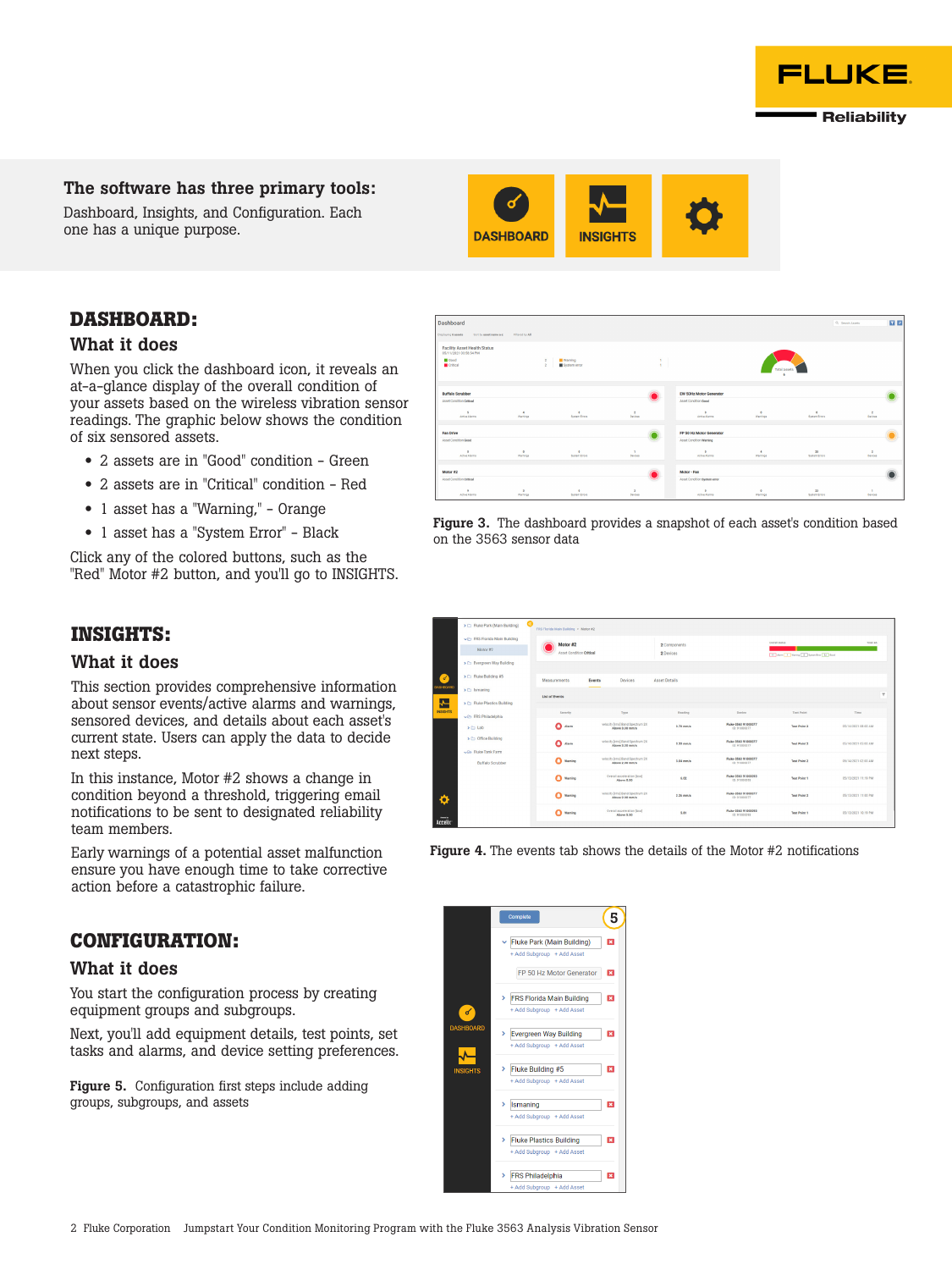

| <b>Test Points</b><br><b>Asset Details</b><br>Components<br><b>Tasks &amp; Alarms</b><br>V<br>$\overline{(\checkmark)}$<br>⇔ | <b>Device Settings</b><br>V<br>6 |  |  |
|------------------------------------------------------------------------------------------------------------------------------|----------------------------------|--|--|
| <b>Asset Name</b>                                                                                                            | <b>Default speed [RPM]</b>       |  |  |
| FP 50 Hz Motor Generator                                                                                                     | 1780                             |  |  |
| <b>Asset ID (CMMS ID)</b>                                                                                                    | Power [kW]                       |  |  |
| Asset ID (CMMS ID)                                                                                                           | 29.83                            |  |  |
| <b>Description</b>                                                                                                           | <b>Foundation</b>                |  |  |
| Belt Drive 1780 to 1475 RPM, 60 to 50 Hz<br>Location: Core 3 Electrical Room                                                 | <b>RIGID</b>                     |  |  |



| (i) Recommended alarm limits                                   |      | 8                              |
|----------------------------------------------------------------|------|--------------------------------|
| Do you want to set our recommended alarm limits for the asset? |      |                                |
|                                                                |      |                                |
|                                                                | Skip | Apply recommended alarm limits |



| <b>Overall Measurement Interval</b>            | Ω      |                                                             |  |
|------------------------------------------------|--------|-------------------------------------------------------------|--|
| $30 \text{ min}$                               | $\sim$ | Last sensor configuration update                            |  |
|                                                |        | 03/29/2021 12:42:36 AM                                      |  |
| <b>Overall Reporting Interval</b>              | o      |                                                             |  |
| 30 min                                         | $\sim$ | <b>Update Sensors</b>                                       |  |
| <b>Band Measurement and Reporting Interval</b> | ø      | Longer intervals will increase the battery life of sensors. |  |

## Asset Details

Add the asset name, machinery ID, description, and RPM. If you don't want to complete all entries at once, you can still move forward and return to this section later.

With the primary asset data entered, the user moves to the "next" task, adding component details, followed by test points.

Figure 6. Accurate asset detail inputs such as motor speed are critical to enabling reliable, quality data.

### Components and Test Points

During the configuration process, you created equipment groups, subgroups and entered asset details. As a result, you'll see your components displayed.

In the dropdown menu, you'll enter additional component information. Once completed, you can add the test points indicating where you want to place the sensor on the machine.

Figure 7. Add device setting details to the component, including sensor placement.

## Tasks, alarms, and preferences

After you "save" the test point information, you'll have the opportunity to select whether to apply the 3563 Analysis Vibration Sensor's auto-generated thresholds or enter custom alarm limits.

If you decide to "apply the recommended alarm limits," you'll see that the data auto-generates based on the asset details you entered during configuration and ISO 10813 specifications.

Figure 8. Choose "skip" to input custom thresholds

Figure 9. Threshold values appear based on initial sensor configurations

# Device Settings

This section is where users determine how often they want the system to collect measurements and send measurement reports. You can adjust the intervals to reflect changing needs at any time.

Figure 10. Being strategic about how often you receive data can elongate sensor battery lifetime